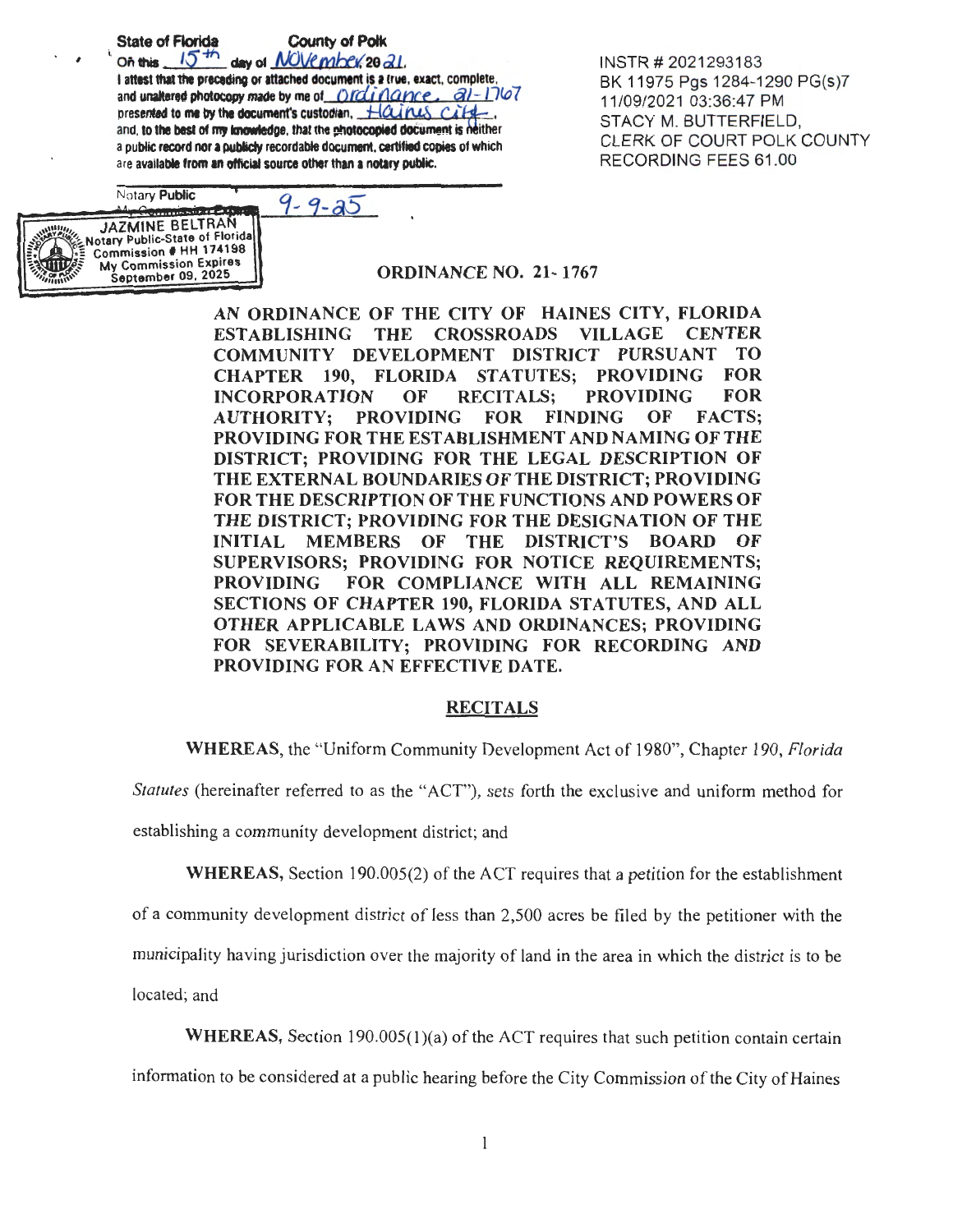City, Florida ("City"); and

Lere to must rue close to the sk  $\overline{\phantom{a}}$ RELIGION OF BREATHERS IT CONTINUES. atti ta my k ir will or Biat for photo ened decument. I itti the integeo hearthic snamup in either my products has brooking

 $ES$ . 1 - 130 DEAN UD / F.2) RIGHTS D 001 6-1 01 08.931 887 36-11. 19

**JOHN UNITS** 

'

**DON'T TO STELL** 

WHEREAS, Black Mountain Group, LLC ("Petitioner"), having obtained written consent to the establishment of the Crossroads Village Center Community Development. District-(the "District"), by the owners of one-hundred percent (100%) of the real property to be included in the District and having presented documents evidencing the control of the real property to be included in the District, has petitioned the City to adopt an ordinance establishing the District pursuant to Chapter 190, *Florida Statutes* (2020); and

**WHEREAS,** the Petitioner is a Delaware limited liability company authorized to conduct business in the State of Florida and whose principal place of business is 7901 Kingspointe Parkway, Suite 8, Orlando, Florida 32819; and

**WHEREAS,** the Petition to Establish Crossroads Village Center Community Development District ("Petition"), which was submitted to the City on September 13, 2021, has been determined to contain the requisite information as mandated by Section 190.005(1)(a) of the ACT; and

**WHEREAS,** all interested persons and affected units of general-purpose local government will be or have been afforded an opportunity to present oral and written comments on the Petition at a duly noticed public hearing conducted by the City on November 4, 202 **l;** and

**WHEREAS,** on November 4, 2021, the City considered the record of the public hearing and the factors set forth in Section 190.00S(l)(e) of the ACT, and upon such review, has determined that granting the Petition is in the best interest of the City; and

**WHEREAS,** the establishment of the District shall not act to replace or amend any City or County land development approvals governing the land area to be included within the District; and

**WHEREAS,** all District roads, including any improvements to existing roads, shall be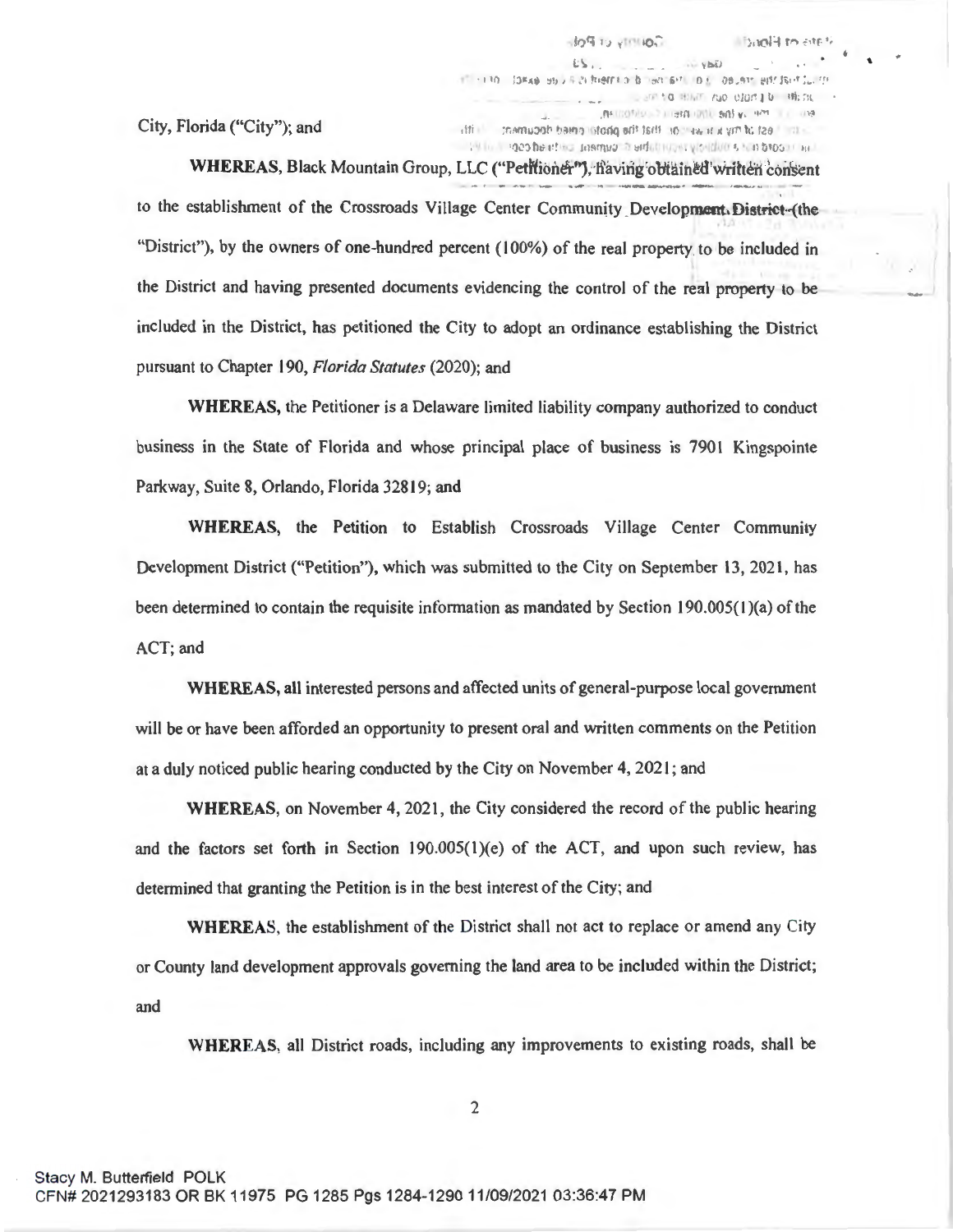constructed to equal or exceed the applicable construction specifications of the City or the County; and

**WHEREAS,** it is believed that the establishment of the District will result in a timely, efficient, effective, responsive and economic way to deliver community development services in the area described in the Petition; and

**NOW, THEREFORE, BE IT ENACTED** by the City Commission of the City of Haines City, Florida as follows:

#### **SECTION 1. RECITALS INCORPORATED.**

The above recitals are true and correct and are incorporated herein.

#### **SECTION 2. AUTHORITY.**

 $\lambda$ 

This Ordinance is enacted in compliance with and pursuant to the Uniform Community Development District Act of 1980, codified in Chapter 190, *Florida Statutes.* Nothing contained herein shall constitute an amendment to any land development approvals for the land area included within the District.

#### **SECTION 3. FINDINGS OF FACT.**

The City hereby finds and determines, pursuant to Section 190.005(1 )(e) of the ACT, based on the testimony and evidence presented before the City, and the record established at the public hearing that:

A. All statements within the Petition are true and correct.

B. Establishment of the District and all land uses and services planned within the proposed District are not inconsistent with applicable elements or portions of the State Comprehensive Plan, or the City of Haines City Comprehensive Plan.

C. The area of land within the District, described in Exhibit "A", which is attached hereto and incorporated herein, is of a sufficient size, is sufficiently compact and is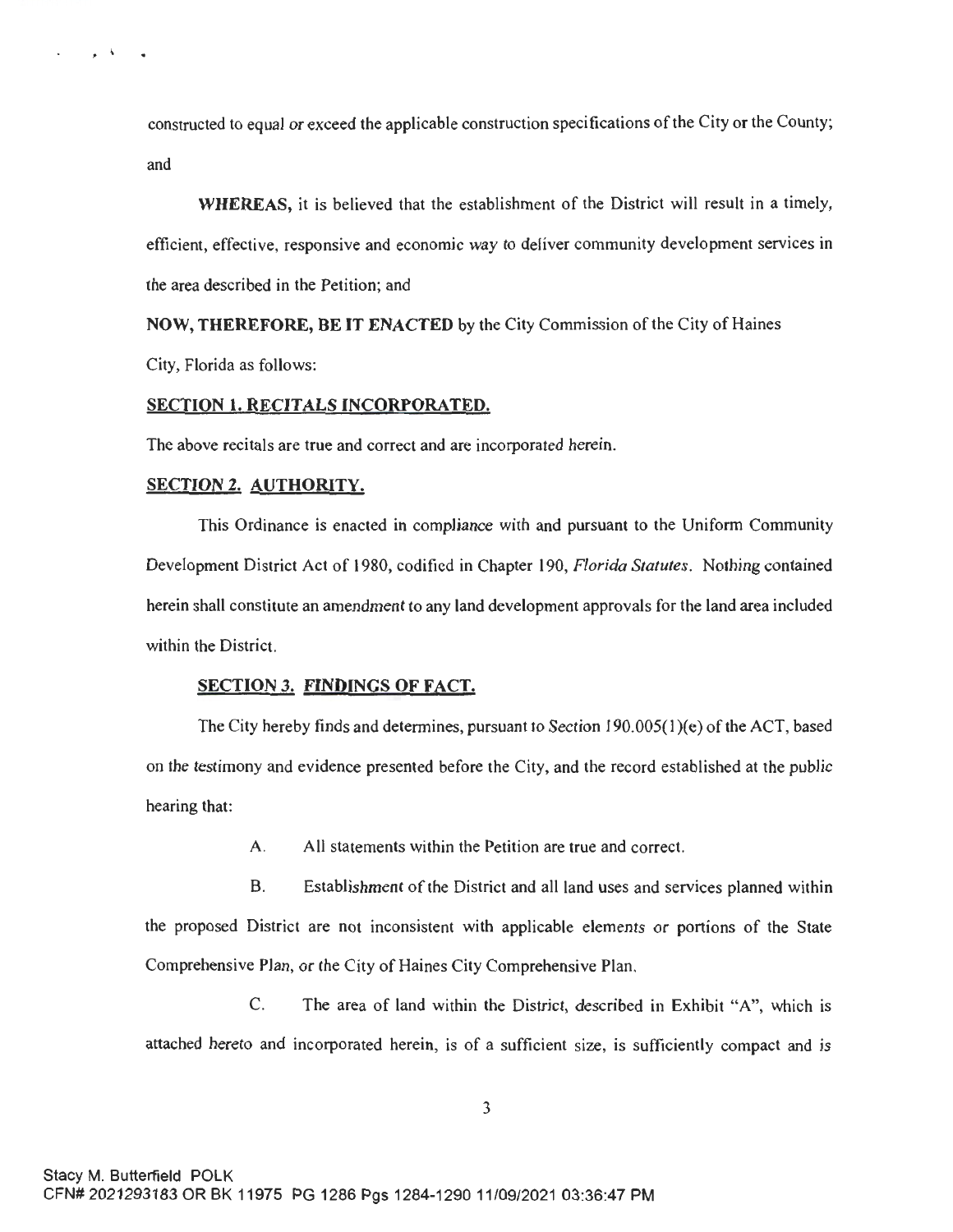sufficiently contiguous to be developed as one functional interrelated community.

D. The District is the best alternative available for delivering the community development services and facilities to the area that would be served by the District.

 $\mathcal{L} = \mathcal{L} = \mathcal{L}$ 

E. The community development services and facilities of the District will not be incompatible with the capacity and uses of existing local and regional community development services and facilities; and

F. The area to be served by the District is amenable to separate special-district government.

#### **SECTION 4. ESTABLISHMENT AND DISTRICT NAME.**

There is hereby created a community development district situated entirely within the incorporated limits of the City of Haines City, Florida, which District shall be known as the "Crossroads Village Center Community Development District", and which shall be referred to in this Ordinance as the "District".

### **SECTION 5. EXTERNAL BOUNDARIES OF THE DISTRICT.**

The external boundaries of the District are described in Exhibit "A", and said boundaries encompass approximately 120.03 acres, more or less.

#### **SECTION 6. DISTRICT POWERS AND FUNCTIONS.**

The powers and functions of the District shall be as described in Chapter 190, *Florida* 

*Statutes* and include those additional powers set forth in Section 190.012(2)(a) and (d).

**SECTION** 7. **BOARD OF SUPERVISORS.** The five persons designated to serve as

| Name:    | Daniel Harper                     |
|----------|-----------------------------------|
| Address: | 7301 Kingspointe Parkway, Suite 8 |
|          | Orlando, Florida 32819            |

Name: Address: Carlos J. Bonilla 7301 Kingspointe Parkway, Suite 8 Orlando, Florida 32819

4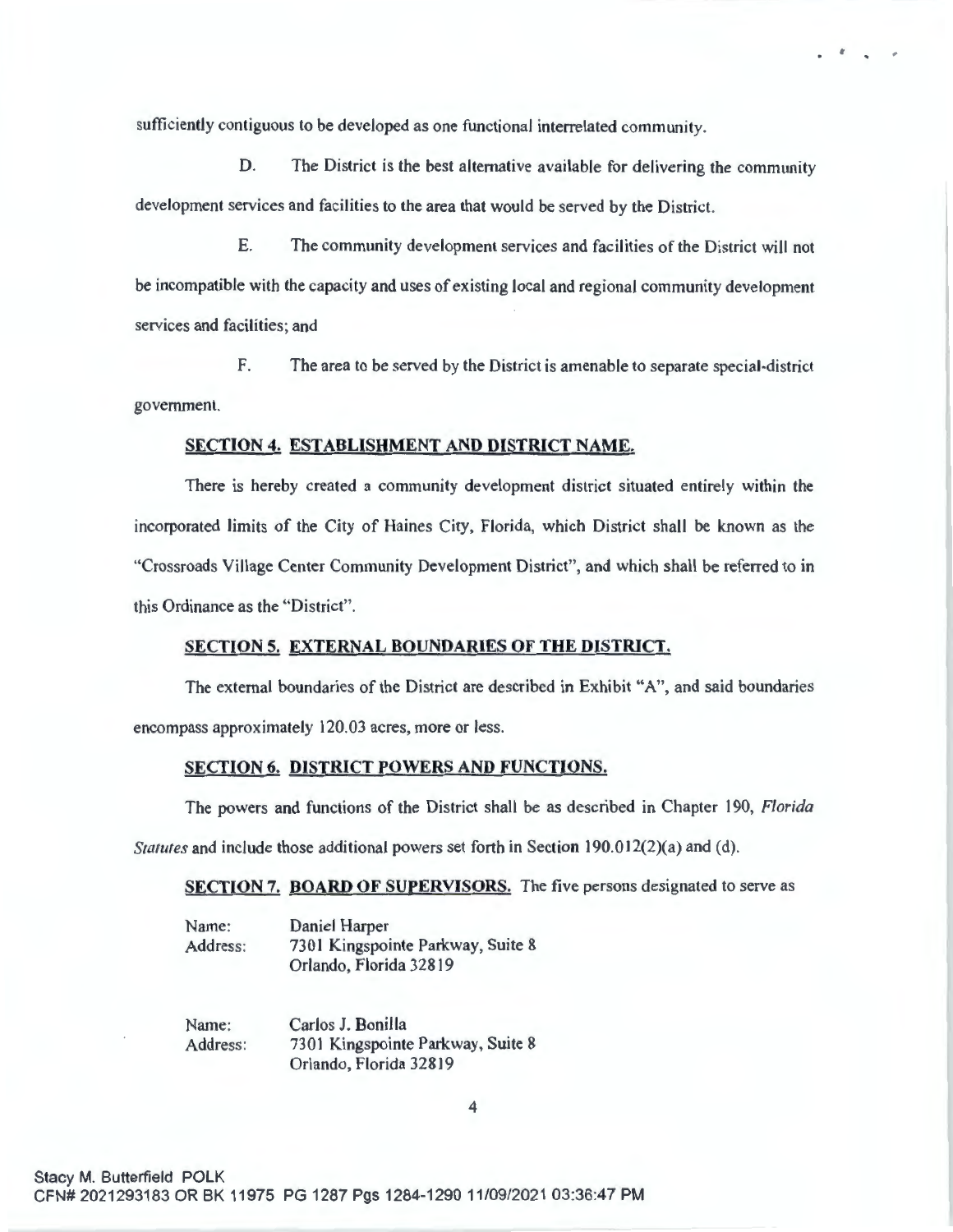| Name:    | Syed Raza                          |
|----------|------------------------------------|
| Address: | 7301 Kingspointe Parkway, Suite 8  |
|          | Orlando, Florida 32819             |
| Name:    | Richard Laccabue                   |
| Address: | 508 Westborough Lane               |
|          | Safety Harbor, Florida 34695       |
| Name:    | Carlos G. Bonilla                  |
| Address: | 407 Wekiva Springs Road, Suite 207 |
|          |                                    |

Longwood, Florida 32779

**SECTION 8. NOTICE REQUIREMENTS.** Petitioner has caused a notice of a public hearing on the consideration of the Petition to be published in a newspaper at least once a week for four consecutive weeks immediately prior to such hearing in compliance with the provisions of Section 190.005(l)(d), Florida Statutes.

# **SECTION 9. COMPLIANCE WITH ALL REMAINING PROVISIONS OF CHAPTER 190, FLORIDA STATUTES, AND ALL OTHER APPLICABLE PROVISIONS**

**OF LAW.** Petitioner has complied with all remaining provisions of Chapter 190, Florida Statutes and other provisions of law necessary for the establishment of the District.

**SECTION 10. REPEAL OF ORDINANCE IN CONFLICT.** All other ordinances of the City of Haines City, Florida, or portions thereof which conflict with this or any part of this Ordinance are hereby repealed.

**SECTION 11. SEVERABILITY.** If any provision or portion of this Ordinance is declared by any court of competent jurisdiction to be void, unconstitutional, or unenforceable, then all remaining provisions and portions of this Ordinance shall remain in full effect.

**SECTION 12. EFFECTIVE DATE.** This Ordinance shall take effect immediately upon it being read and approved in two meetings of the City Commission of the City of Haines City.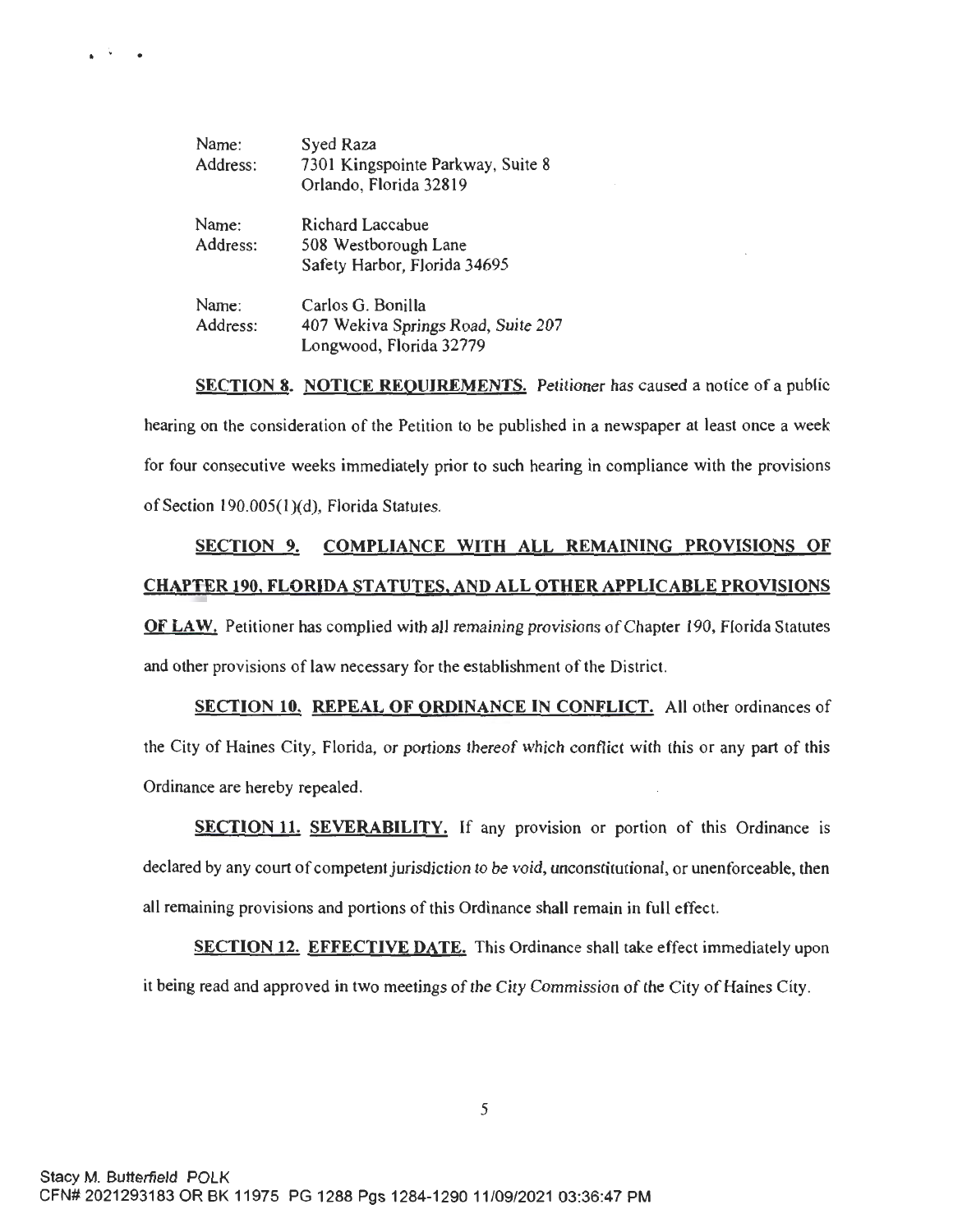**INTRODUCED AND PASSED** in regular session of the City Commission of the City of

Haines City, this 7th day of October, 2021.

**ATTEST:**   $By:$ CED AND PASSED in regular session of the  $\bigcup_{\text{this 7th day of October, 2021.}}$ Erica Anderson, CMC, City Clerk Morris L. West, Mayor

 $\mathcal{F} = \frac{1}{4}$ , where

**APPROVED AS TO FORM AND CORRECTNESS:** 

APPROVED AS TO FORM AND CORRECT!<br>By: Fred Reilly, City Attorney

**ADOPTED ON SECOND AND FINAL READING** by the City Commission of the

City of Haines City, Florida, at regular session this  $4^{11}$ day of *NOVember*, 2021.

ATTEST: By:<br>By: Erica Anterson, CMC, City Clerk Morris L. West, Mayor

Morris L. West, Mayor

**APPROVED AS TO FORM AND CORRECTNESS:** 

By: Fred Reilly, City Attorney